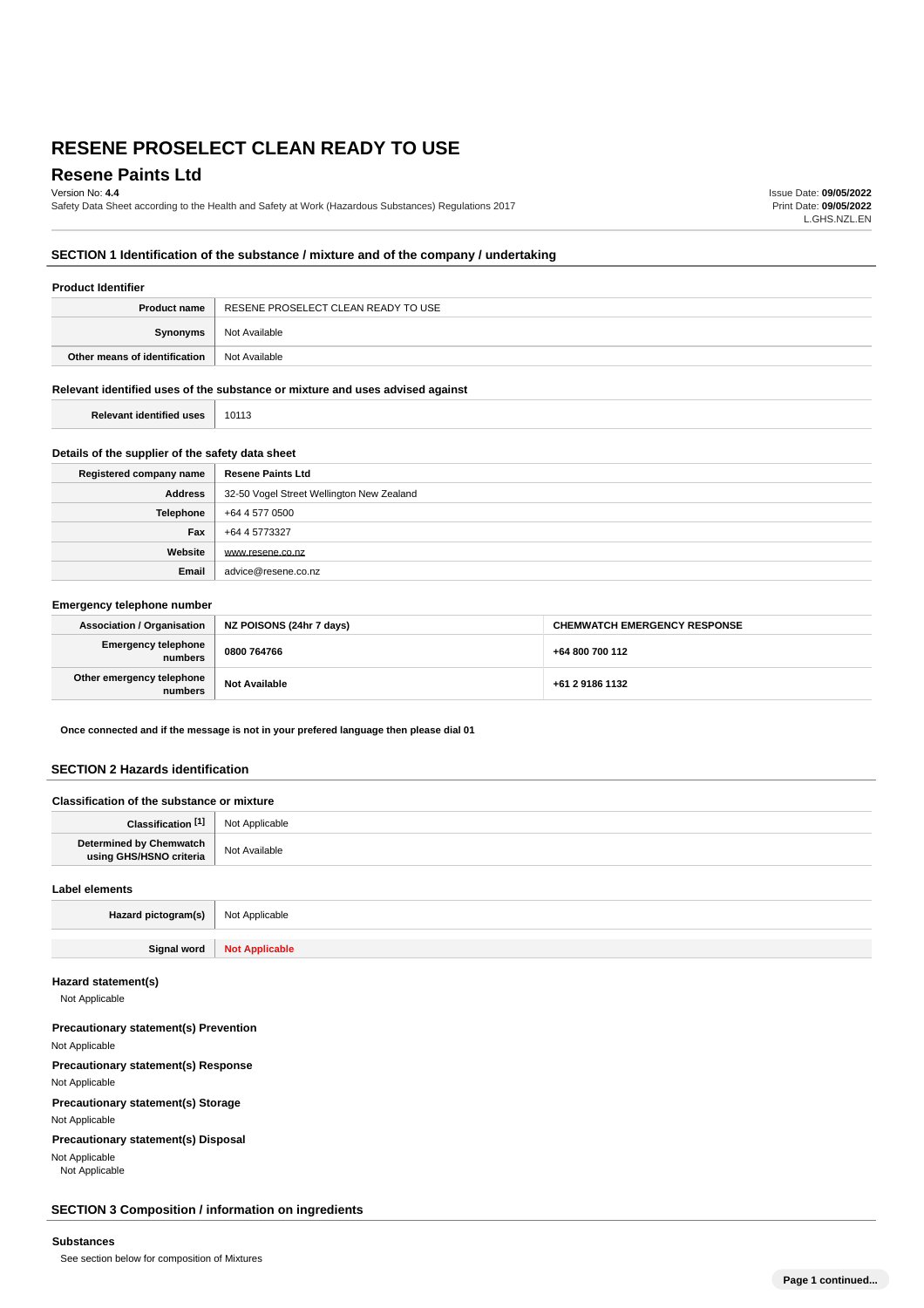There are no hazardous ingredients required for disclosure.

## **Mixtures**

| <b>CAS No</b> | %[weight]                                                                                                                                                                                             | Name |
|---------------|-------------------------------------------------------------------------------------------------------------------------------------------------------------------------------------------------------|------|
| Leaend:       | 1. Classified by Chemwatch; 2. Classification drawn from CCID EPA NZ; 3. Classification drawn from Requlation (EU) No 1272/2008 - Annex VI;<br>4. Classification drawn from C&L * EU IOELVs available |      |

## **SECTION 4 First aid measures**

#### **Description of first aid measures**

| <b>Eye Contact</b>  | If this product comes in contact with eyes:<br>▶ Wash out immediately with water.<br>If irritation continues, seek medical attention.<br>▶ Removal of contact lenses after an eye injury should only be undertaken by skilled personnel. |
|---------------------|------------------------------------------------------------------------------------------------------------------------------------------------------------------------------------------------------------------------------------------|
| <b>Skin Contact</b> | If skin or hair contact occurs:<br>Flush skin and hair with running water (and soap if available).<br>Seek medical attention in event of irritation.                                                                                     |
| Inhalation          | If fumes, aerosols or combustion products are inhaled remove from contaminated area.<br>• Other measures are usually unnecessary.                                                                                                        |
| Ingestion           | Immediately give a glass of water.<br>First aid is not generally required. If in doubt, contact a Poisons Information Centre or a doctor.                                                                                                |

## **Indication of any immediate medical attention and special treatment needed**

Treat symptomatically.

## **SECTION 5 Firefighting measures**

#### **Extinguishing media**

▶ There is no restriction on the type of extinguisher which may be used. Use extinguishing media suitable for surrounding area.

## **Special hazards arising from the substrate or mixture**

| None known.                                                                   |  |
|-------------------------------------------------------------------------------|--|
|                                                                               |  |
| ▶ Use water delivered as a fine spray to control fire and cool adjacent area. |  |
| ▶ Non combustible.                                                            |  |
|                                                                               |  |

## **SECTION 6 Accidental release measures**

## **Personal precautions, protective equipment and emergency procedures**

See section 8

#### **Environmental precautions**

See section 12

## **Methods and material for containment and cleaning up**

| <b>Minor Spills</b> | Clean up all spills immediately.<br>Contain spill with sawdust or sand then place in suitable container for disposal. Clean area with large quantity of water to complete clean-up.         |
|---------------------|---------------------------------------------------------------------------------------------------------------------------------------------------------------------------------------------|
| <b>Major Spills</b> | Moderate hazard. Clear area of personnel<br>Contain spill with sawdust or sand then place in suitable container for disposal. Clean area with large quantity of water to complete clean-up. |

Personal Protective Equipment advice is contained in Section 8 of the SDS.

## **SECTION 7 Handling and storage**

| Precautions for safe handling |                                         |
|-------------------------------|-----------------------------------------|
| Safe handling                 | Limit all unnecessary personal contact. |
| Other information             |                                         |
|                               |                                         |

## **Conditions for safe storage, including any incompatibilities**

**Suitable container** As supplied by manufacturer.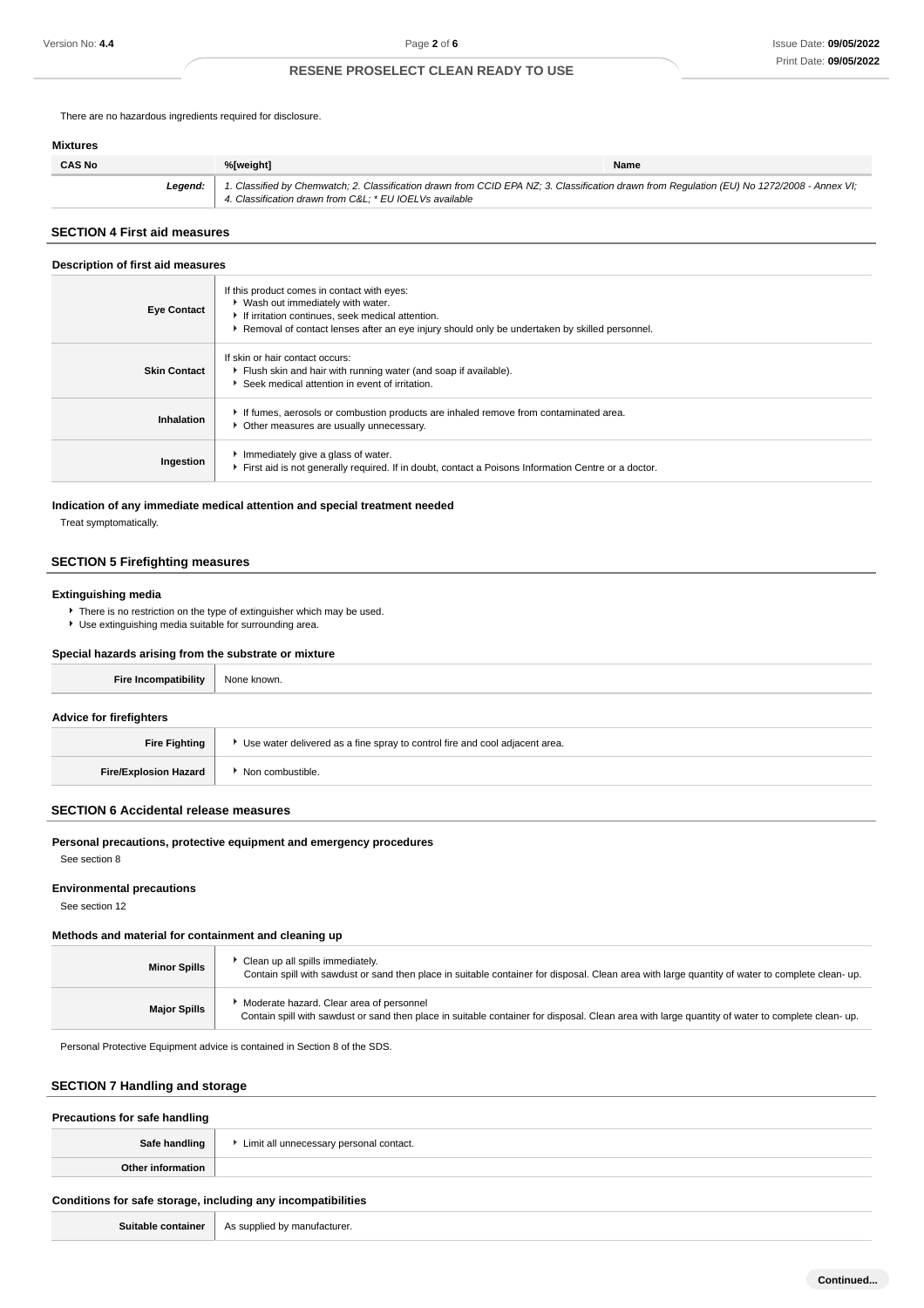**Storage incompatibility** None known

## **SECTION 8 Exposure controls / personal protection**

## **Control parameters**

#### I **Occupational Exposure Limits (OEL)**

**INGREDIENT DATA** I

Not Available

## **Emergency Limits**

| Ingredient                             | TEEL-1        | TEEL-2        |                     | TEEL-3        |
|----------------------------------------|---------------|---------------|---------------------|---------------|
| RESENE PROSELECT CLEAN<br>READY TO USE | Not Available | Not Available |                     | Not Available |
|                                        |               |               |                     |               |
| Ingredient                             | Original IDLH |               | <b>Revised IDLH</b> |               |
| RESENE PROSELECT CLEAN<br>READY TO USE | Not Available |               | Not Available       |               |

## **MATERIAL DATA**

for dipropylene glycol monomethyl ether:

The TLV-TWA and STEL recommendations were thought to be sufficiently low to prevent objectionable irritation and provide a considerable safety factor against CNS impairment.

## **Exposure controls**

| Appropriate engineering<br>controls | Engineering controls are used to remove a hazard or place a barrier between the worker and the hazard.                                                                                                                          |
|-------------------------------------|---------------------------------------------------------------------------------------------------------------------------------------------------------------------------------------------------------------------------------|
| <b>Personal protection</b>          |                                                                                                                                                                                                                                 |
| Eye and face protection             | Safety glasses with side shields<br>Chemical goggles.                                                                                                                                                                           |
| <b>Skin protection</b>              | See Hand protection below                                                                                                                                                                                                       |
| Hands/feet protection               | Wear general protective gloves, eg. light weight rubber gloves.<br>The selection of suitable gloves does not only depend on the material, but also on further marks of quality which vary from manufacturer to<br>manufacturer. |
| <b>Body protection</b>              | Overalls                                                                                                                                                                                                                        |
| Other protection                    | No special measures required.                                                                                                                                                                                                   |

## **SECTION 9 Physical and chemical properties**

## **Information on basic physical and chemical properties**

٦

| Appearance                                      | Clear liquid             |                                            |               |
|-------------------------------------------------|--------------------------|--------------------------------------------|---------------|
|                                                 |                          |                                            |               |
| <b>Physical state</b>                           | Liquid                   | Relative density (Water = 1)               | 0.99-1.01     |
| Odour                                           | Not Available            | Partition coefficient n-octanol<br>/ water | Not Available |
| <b>Odour threshold</b>                          | Not Available            | Auto-ignition temperature (°C)             | Not Available |
| pH (as supplied)                                | $7-9$                    | <b>Decomposition temperature</b>           | Not Available |
| Melting point / freezing point<br>(°C)          | Not Available            | Viscosity (cSt)                            | Not Available |
| Initial boiling point and boiling<br>range (°C) | 100                      | Molecular weight (g/mol)                   | Not Available |
| Flash point (°C)                                | Not Available            | <b>Taste</b>                               | Not Available |
| <b>Evaporation rate</b>                         | Not Available BuAC = $1$ | <b>Explosive properties</b>                | Not Available |
| Flammability                                    | Not Available            | <b>Oxidising properties</b>                | Not Available |
| Upper Explosive Limit (%)                       | Not Available            | Surface Tension (dyn/cm or<br>mN/m)        | Not Available |
| Lower Explosive Limit (%)                       | Not Available            | <b>Volatile Component (%vol)</b>           | Not Available |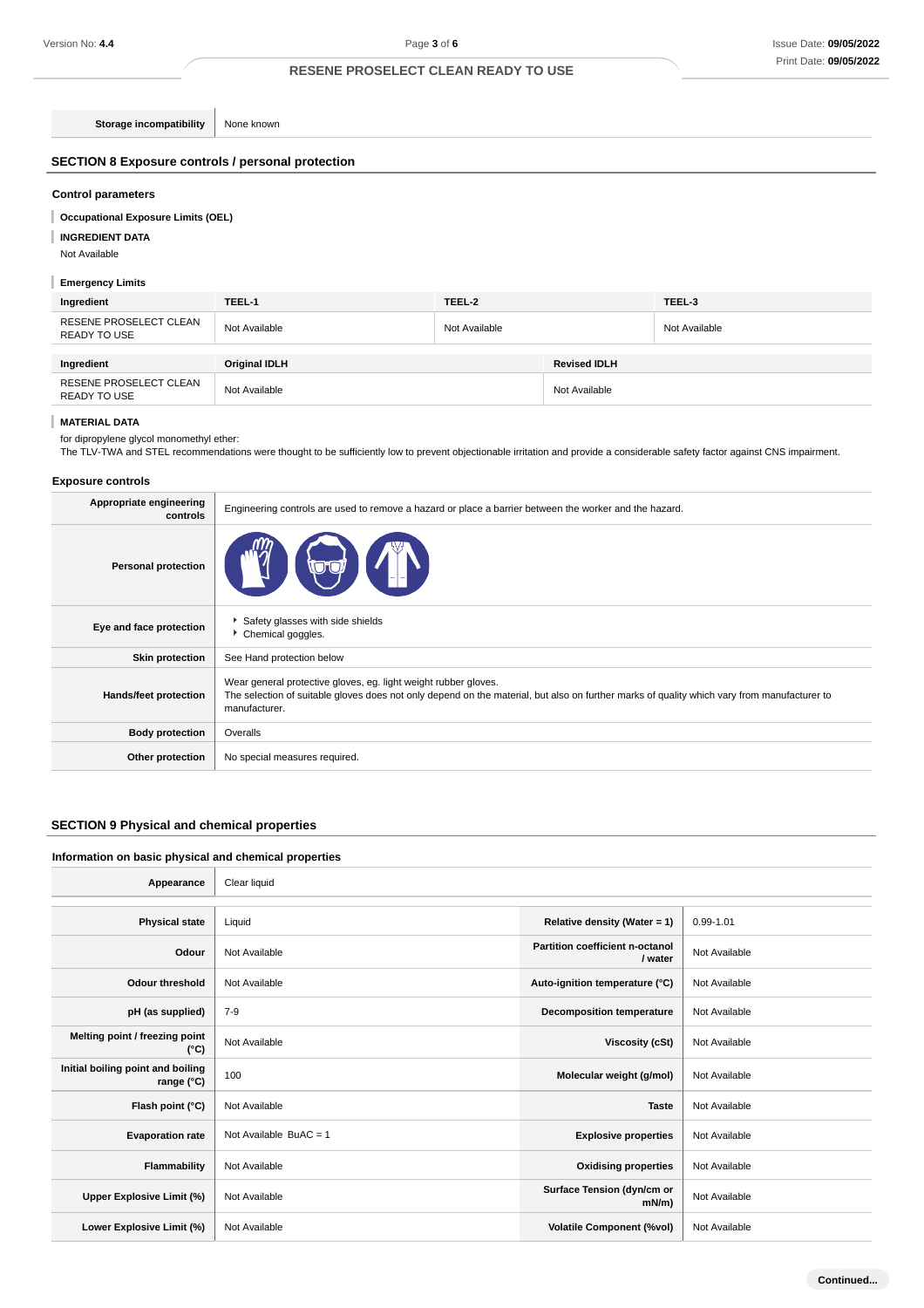| Vapour pressure (kPa)    | Not Available | Gas group                                 | Not Available |
|--------------------------|---------------|-------------------------------------------|---------------|
| Solubility in water      | Miscible      | pH as a solution (Not $\vert$ Available%) | Not Available |
| Vapour density (Air = 1) | Not Available | VOC g/L                                   | - 25          |

## **SECTION 10 Stability and reactivity**

| Reactivity                                 | See section 7                                                             |
|--------------------------------------------|---------------------------------------------------------------------------|
| <b>Chemical stability</b>                  | Product is considered stable and hazardous polymerisation will not occur. |
| Possibility of hazardous<br>reactions      | See section 7                                                             |
| <b>Conditions to avoid</b>                 | See section 7                                                             |
| Incompatible materials                     | See section 7                                                             |
| <b>Hazardous decomposition</b><br>products | See section 5                                                             |

## **SECTION 11 Toxicological information**

## **Information on toxicological effects**

| Inhaled                       | The material is not thought to produce adverse health effects or irritation of the respiratory tract (as classified by EC Directives using animal<br>models).                                                                         |                                                                                                                         |  |  |
|-------------------------------|---------------------------------------------------------------------------------------------------------------------------------------------------------------------------------------------------------------------------------------|-------------------------------------------------------------------------------------------------------------------------|--|--|
| Ingestion                     |                                                                                                                                                                                                                                       | The material has <b>NOT</b> been classified by EC Directives or other classification systems as 'harmful by ingestion'. |  |  |
| <b>Skin Contact</b>           | The material is not thought to produce adverse health effects or skin irritation following contact (as classified by EC Directives using animal<br>models).                                                                           |                                                                                                                         |  |  |
| Eye                           | Although the liquid is not thought to be an irritant (as classified by EC Directives), direct contact with the eye may produce transient discomfort<br>characterised by tearing or conjunctival redness (as with windburn).           |                                                                                                                         |  |  |
| <b>Chronic</b>                | Long-term exposure to the product is not thought to produce chronic effects adverse to health (as classified by EC Directives using animal<br>models); nevertheless exposure by all routes should be minimised as a matter of course. |                                                                                                                         |  |  |
|                               |                                                                                                                                                                                                                                       |                                                                                                                         |  |  |
| <b>RESENE PROSELECT CLEAN</b> | <b>TOXICITY</b>                                                                                                                                                                                                                       | <b>IRRITATION</b>                                                                                                       |  |  |
| <b>READY TO USE</b>           | Not Available                                                                                                                                                                                                                         | Not Available                                                                                                           |  |  |
| Legend:                       | 1. Value obtained from Europe ECHA Registered Substances - Acute toxicity 2.* Value obtained from manufacturer's SDS. Unless otherwise<br>specified data extracted from RTECS - Register of Toxic Effect of chemical Substances       |                                                                                                                         |  |  |

| <b>Acute Toxicity</b>                       | $\boldsymbol{\mathsf{x}}$ | Carcinogenicity                 | ◠ |
|---------------------------------------------|---------------------------|---------------------------------|---|
| <b>Skin Irritation/Corrosion</b>            | ×                         | Reproductivity                  | ↗ |
| Serious Eye Damage/Irritation               | $\boldsymbol{\mathsf{x}}$ | <b>STOT - Single Exposure</b>   | × |
| <b>Respiratory or Skin</b><br>sensitisation | ×                         | <b>STOT - Repeated Exposure</b> | × |
| <b>Mutagenicity</b>                         | ×                         | <b>Aspiration Hazard</b>        | ᄌ |
|                                             |                           |                                 |   |

Legend:  $\blacktriangleright$  - Data either not available or does not fill the criteria for classification  $\blacktriangleright$  – Data either not available to make classification<br> $\blacktriangleright$  – Data available to make classification

## **SECTION 12 Ecological information**

| <b>Toxicity</b>               |                                        |                                                                                                                                                                                                                                                                                      |                |               |               |  |
|-------------------------------|----------------------------------------|--------------------------------------------------------------------------------------------------------------------------------------------------------------------------------------------------------------------------------------------------------------------------------------|----------------|---------------|---------------|--|
| <b>RESENE PROSELECT CLEAN</b> | Endpoint                               | <b>Test Duration (hr)</b>                                                                                                                                                                                                                                                            | <b>Species</b> | Value         | Source        |  |
| <b>READY TO USE</b>           | Not Available                          | Not Available                                                                                                                                                                                                                                                                        | Not Available  | Not Available | Not Available |  |
| Legend:                       | - Bioconcentration Data 8. Vendor Data | Extracted from 1. IUCLID Toxicity Data 2. Europe ECHA Registered Substances - Ecotoxicological Information - Aquatic Toxicity 4. US EPA,<br>Ecotox database - Aquatic Toxicity Data 5. ECETOC Aquatic Hazard Assessment Data 6. NITE (Japan) - Bioconcentration Data 7. METI (Japan) |                |               |               |  |

## **Persistence and degradability**

| Ingredient | Persistence: Water/Soil               | Persistence: Air                      |
|------------|---------------------------------------|---------------------------------------|
|            | No Data available for all ingredients | No Data available for all ingredients |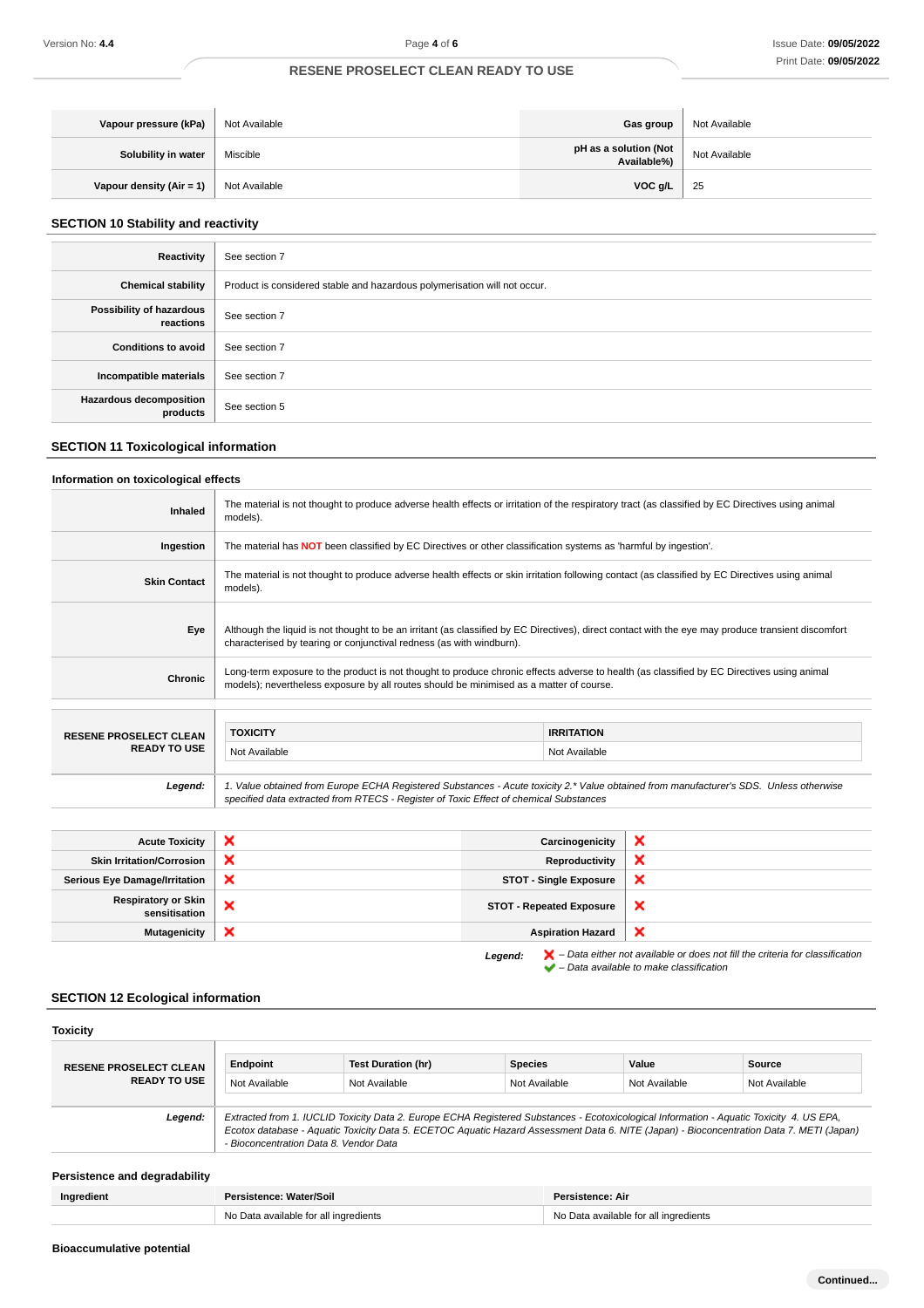| Ingredient              | <b>Bioaccumulation</b>                |
|-------------------------|---------------------------------------|
|                         | No Data available for all ingredients |
| <b>Mobility in soil</b> |                                       |
| Ingredient              | Mobility                              |
|                         | No Data available for all ingredients |

### **SECTION 13 Disposal considerations**

| Waste treatment methods      |                                                                                                                                                                                                                                                                                                                                                                                       |  |
|------------------------------|---------------------------------------------------------------------------------------------------------------------------------------------------------------------------------------------------------------------------------------------------------------------------------------------------------------------------------------------------------------------------------------|--|
| Product / Packaging disposal | Legislation addressing waste disposal requirements may differ by country, state and/ or territory.<br><b>DO NOT</b> allow wash water from cleaning or process equipment to enter drains.<br>Recycle wherever possible.<br>Consult manufacturer for recycling option.<br>Resene Paintwise accepts residual unwanted paint and packaging. See Resene website for Paintwise information. |  |

## **Disposal Requirements**

Do not allow product or wash water from cleaning or process equipment to enter drains or watercourses. It may be necessary to collect all wash water for treatment before disposal. The generation of waste should be avoided or minimised wherever possible.

Disposal of this product should comply with Hazard Substances (Disposal) Notice 2017 (EPA Consolidation 30 April 2021).

For treating and discharging processes contact your local authority.

#### **SECTION 14 Transport information**

#### **Labels Required**

**Marine Pollutant** NO **HAZCHEM** Not Applicable

#### **Land transport (UN): NOT REGULATED FOR TRANSPORT OF DANGEROUS GOODS**

**Air transport (ICAO-IATA / DGR): NOT REGULATED FOR TRANSPORT OF DANGEROUS GOODS**

#### **Sea transport (IMDG-Code / GGVSee): NOT REGULATED FOR TRANSPORT OF DANGEROUS GOODS**

**Transport in bulk according to Annex II of MARPOL and the IBC code**

#### Not Applicable

| Transport in bulk in accordance with MARPOL Annex V and the IMSBC Code |       |
|------------------------------------------------------------------------|-------|
| <b>Product name</b>                                                    | Group |
|                                                                        |       |
| Transport in bulk in accordance with the ICG Code                      |       |

**Product name Ship Type**

## **SECTION 15 Regulatory information**

#### **Safety, health and environmental regulations / legislation specific for the substance or mixture**

This substance is to be managed using the conditions specified in an applicable Group Standard

| <b>HSR Number</b> | <b>Group Standard</b> |
|-------------------|-----------------------|
| Not Applicable    | Not Applicable        |

Please refer to Section 8 of the SDS for any applicable tolerable exposure limit or Section 12 for environmental exposure limit.

#### **Hazardous Substance Location**

Subject to the Health and Safety at Work (Hazardous Substances) Regulations 2017.

| <b>Hazard Class</b> | <b>Quantities</b>               |
|---------------------|---------------------------------|
| Not Applicable      | Not Applicable<br>$\sim$ $\sim$ |

#### **Certified Handler**

Subject to Part 4 of the Health and Safety at Work (Hazardous Substances) Regulations 2017.

| <b>Class of substance</b> | antities       |
|---------------------------|----------------|
| Not Applicable            | Not Applicable |
|                           |                |

Refer Group Standards for further information

#### **Maximum quantities of certain hazardous substances permitted on passenger service vehicles**

Subject to Regulation 13.14 of the Health and Safety at Work (Hazardous Substances) Regulations 2017.